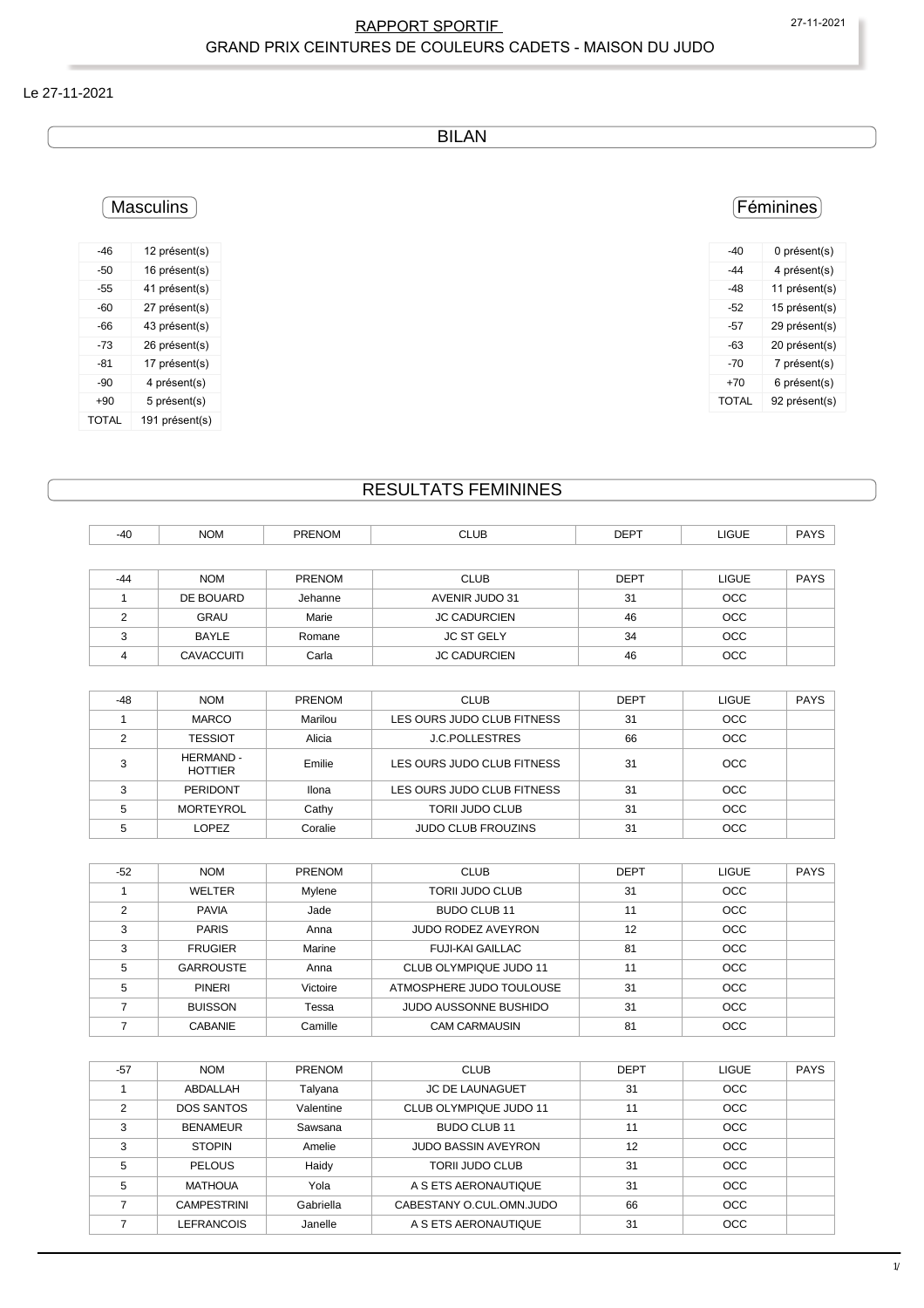#### RAPPORT SPORTIF GRAND PRIX CEINTURES DE COULEURS CADETS - MAISON DU JUDO

| $-63$          | <b>NOM</b>         | PRENOM   | <b>CLUB</b>                       | <b>DEPT</b> | <b>LIGUE</b> | <b>PAYS</b> |
|----------------|--------------------|----------|-----------------------------------|-------------|--------------|-------------|
|                | <b>PLASSE</b>      | Juliette | <b>JC CADURCIEN</b>               | 46          | <b>OCC</b>   |             |
| $\overline{2}$ | <b>TOURNIER</b>    | Lola     | U S COLOMIERS JUDO                | 31          | <b>OCC</b>   |             |
| 3              | <b>SABLON</b>      | Lalie    | <b>JUDO RODEZ AVEYRON</b>         | 12          | <b>OCC</b>   |             |
| 3              | GINESTE-<br>CARLES | Mailys   | <b>JUDO RODEZ AVEYRON</b>         | 12          | <b>OCC</b>   |             |
| 5              | <b>PONS</b>        | Jeanne   | <b>JUDO CLUB MONTBAZENS</b>       | 12          | <b>OCC</b>   |             |
| 5              | <b>COUYBES</b>     | Heloise  | <b>US RAMONVILLE</b>              | 31          | <b>OCC</b>   |             |
|                | CARLOTTI           | Marie    | DOJO PINS JUSTARET VILLATE        | 31          | <b>OCC</b>   |             |
|                | AITHAMOU           | Mayssa   | STADOCESTE TARBAIS PYRENEES<br>AM | 65          | <b>OCC</b>   |             |

| $-70$ | <b>NOM</b>      | <b>PRENOM</b> | <b>CLUB</b>                        | DEPT | LIGUE      | <b>PAYS</b> |
|-------|-----------------|---------------|------------------------------------|------|------------|-------------|
|       | <b>BOUARD</b>   | Amelia        | LES OURS JUDO CLUB FITNESS         | 31   | <b>OCC</b> |             |
|       | <b>LABORIE</b>  | Clara         | <b>JUDO VILLENEUVE LES BEZIERS</b> | 34   | <b>OCC</b> |             |
|       | <b>CHANDLER</b> | Alyssa        | AVENIR JUDO 31                     | 31   | <b>OCC</b> |             |
|       | <b>FRANCHI</b>  | Lisa          | <b>J C M MONTASTRUC</b>            | 31   | <b>OCC</b> |             |

| $+70$ | <b>NOM</b>        | <b>PRENOM</b> | <b>CLUB</b>                             | <b>DEPT</b> | <b>LIGUE</b> | PAYS |
|-------|-------------------|---------------|-----------------------------------------|-------------|--------------|------|
|       | <b>JYED</b>       | Mvriam        | CLUB OLYMPIQUE JUDO 11                  | 11          | <b>OCC</b>   |      |
|       | <b>CHARITABLE</b> | Amandine      | CARBONNE JUDO CLUB                      | 31          | <b>OCC</b>   |      |
|       | <b>ASTOUL</b>     | Chloe         | LES OURS JUDO CLUB FITNESS              | 31          | <b>OCC</b>   |      |
|       | CAZOR             | Emeline       | TOULOUSE PRADETTES JUDO<br><b>SAMBO</b> | 31          | <b>OCC</b>   |      |

## **RESULTATS MASCULINS**

| $-46$ | <b>NOM</b>       | <b>PRENOM</b> | <b>CLUB</b>                | <b>DEPT</b> | <b>LIGUE</b> | PAYS |
|-------|------------------|---------------|----------------------------|-------------|--------------|------|
|       | <b>RUH</b>       | Gabriel       | <b>BOUJAN JUDO CLUB</b>    | 34          | OCC          |      |
| C     | GASPARD          | Alan          | CLUB OLYMPIQUE JUDO 11     | 11          | OCC          |      |
| 3     | <b>PETT</b>      | Lukas         | <b>JUDO CLUB LE SOLER</b>  | 66          | OCC          |      |
| 3     | SANJUAN          | Remy          | <b>BOUJAN JUDO CLUB</b>    | 34          | OCC          |      |
| 5     | PROD HOMME       | Titouan       | <b>BUDO CLUB 11</b>        | 11          | OCC          |      |
| 5     | <b>GUIRAL</b>    | Thomas        | AVENIR JUDO 31             | 31          | OCC          |      |
|       | <b>MOREL</b>     | Victor        | DOJO PINS JUSTARET VILLATE | 31          | OCC          |      |
|       | <b>AGOSTINIS</b> | Pierre        | DOJO DE FOIX               | 09          | <b>OCC</b>   |      |

| -50           | <b>NOM</b>                 | <b>PRENOM</b> | <b>CLUB</b>              | <b>DEPT</b> | LIGUE      | <b>PAYS</b> |
|---------------|----------------------------|---------------|--------------------------|-------------|------------|-------------|
|               | TUYAA-<br><b>BOUSTUGUE</b> | Maathis       | J C M MONTASTRUC         | 31          | <b>OCC</b> |             |
| $\mathcal{P}$ | <b>OLIVA</b>               | Thibault      | KODOKAN PAMIERS JUDO     | 09          | OCC        |             |
| 3             | <b>PIQUEMAL</b>            | Ezio          | CLUB OLYMPIQUE JUDO 11   | 11          | <b>OCC</b> |             |
| 3             | <b>CHARLES</b>             | Kyllian       | CLUB OLYMPIQUE JUDO 11   | 11          | <b>OCC</b> |             |
| 5             | AKLIL                      | Noam          | JUDO C VIC FEZENSAC      | 32          | OCC        |             |
| 5             | CORNUAU                    | Gabin         | ATMOSPHERE JUDO TOULOUSE | 31          | <b>OCC</b> |             |
|               | <b>VOLYNKIN</b>            | Danil         | <b>J.C PUYGOUZON</b>     | 81          | <b>OCC</b> |             |
|               | <b>GIBERT</b>              | Romain        | J C AUSCITAIN            | 32          | <b>OCC</b> |             |

| -55           | <b>NOM</b>          | <b>PRENOM</b> | <b>CLUB</b>                | <b>DEPT</b> | <b>LIGUE</b> | <b>PAYS</b> |
|---------------|---------------------|---------------|----------------------------|-------------|--------------|-------------|
|               | <b>PAVIA</b>        | Ulysse        | BUDO CLUB 11               | 11          | <b>OCC</b>   |             |
| $\mathcal{P}$ | <b>MARTY</b>        | Pierre        | J C M MONTASTRUC           | 31          | <b>OCC</b>   |             |
| 3             | <b>VIDAL</b>        | Tom           | <b>FUJI-KAI GAILLAC</b>    | 81          | <b>OCC</b>   |             |
| 3             | <b>GUIBBAL</b>      | Nathan        | J C M MONTASTRUC           | 31          | <b>OCC</b>   |             |
| 5             | <b>GRZEGOROWSKI</b> | Antton        | LES OURS JUDO CLUB FITNESS | 31          | <b>OCC</b>   |             |
| 5             | LAGUERRE            | Leo           | DOJO DE FOIX               | 09          | <b>OCC</b>   |             |
|               | <b>RODIER</b>       | Emeric        | <b>J.C.POLLESTRES</b>      | 66          | <b>OCC</b>   |             |
|               | <b>SOULIE</b>       | Remi          | SPORTING CLUB PLAISANCE    | 31          | <b>OCC</b>   |             |